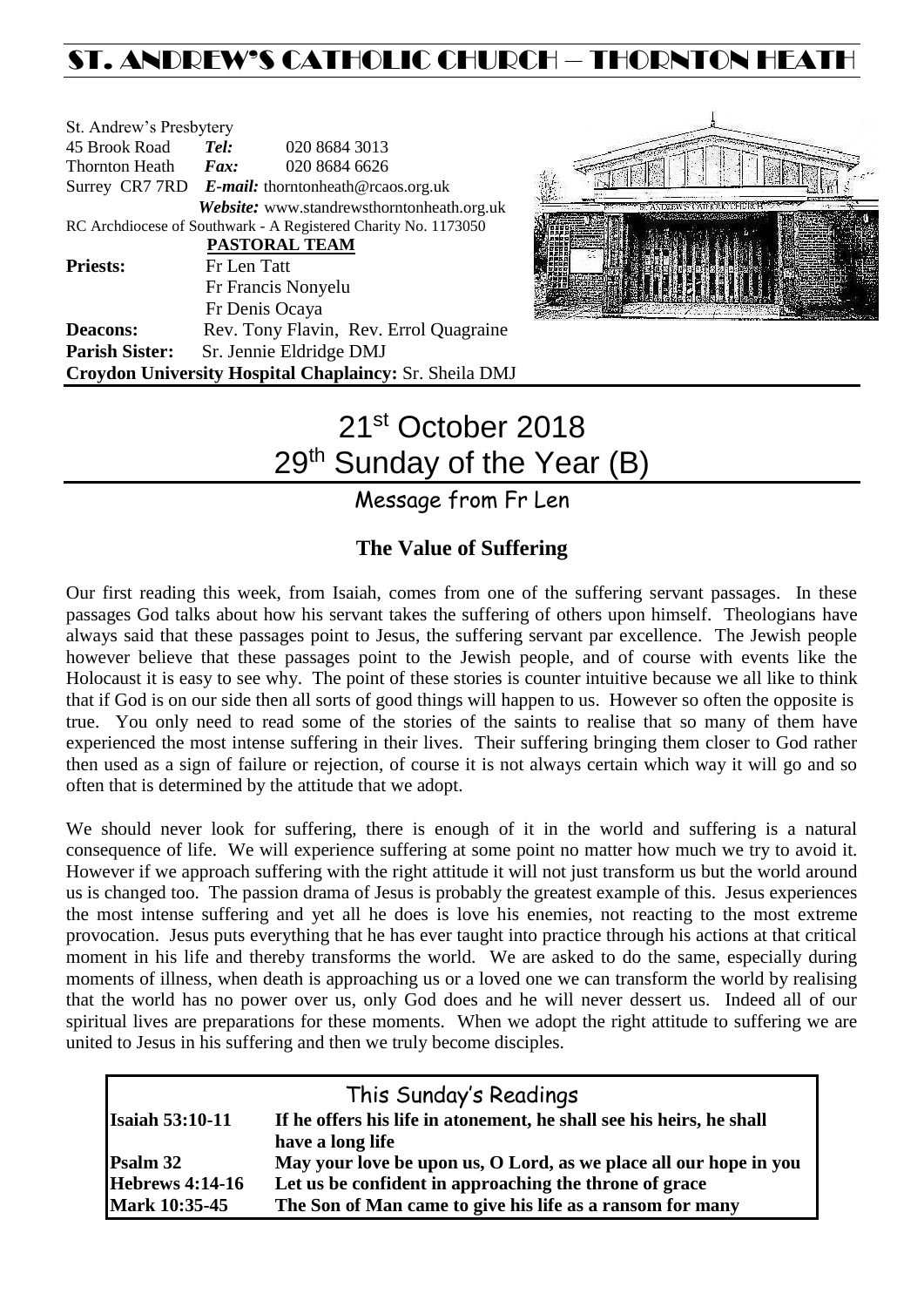| <b>DIG Y TOT THE WEEK</b>          |                    |                                        |                                    |  |  |
|------------------------------------|--------------------|----------------------------------------|------------------------------------|--|--|
| Sunday 21 <sup>st</sup> October    |                    | 6.00pm (Saturday) First Mass of Sunday | Glenda McGrath RIP                 |  |  |
| $29th$ Sunday of the Year          |                    |                                        |                                    |  |  |
| (B)                                | 9.30am             | Mass                                   | <b>Holy Souls</b>                  |  |  |
|                                    | 11.30am            | Mass                                   | Parishioners                       |  |  |
|                                    | 5.00pm             | <b>Rosary</b>                          |                                    |  |  |
|                                    | $5.15 - 5.45$ pm   | <b>Exposition and Benediction</b>      |                                    |  |  |
|                                    | 6.00 <sub>pm</sub> | Mass                                   | <b>Holy Souls</b>                  |  |  |
|                                    | $7.00 - 9.00$ pm   | <b>Charismatic Prayer Group</b>        |                                    |  |  |
| Monday 22 <sup>nd</sup> October    | 7.30am             | Mass                                   | For The Church                     |  |  |
| <b>Blessed John Paul II</b>        | 10.00am            | Mass                                   | Patrick, Mary & Anne Ward & Family |  |  |
| Eph 2:1-10                         | 7.00pm             | <b>School forms</b>                    | <b>RIP</b>                         |  |  |
| Lk 12:13-21                        |                    |                                        |                                    |  |  |
| Tuesday 23rd October               | 7.30am             | Mass                                   | <b>Holy Souls</b>                  |  |  |
| St John Capistrano                 | 10.00am            | <b>Mass</b>                            | <b>Clementina Fernandes RIP</b>    |  |  |
| Eph 2:12-22                        | 7.45pm             | R.C.I.A.                               |                                    |  |  |
| Lk 12:35-38                        |                    |                                        |                                    |  |  |
| Wednesday 24 <sup>th</sup> October | 7.30am             | Mass                                   | <b>Holy Souls</b>                  |  |  |
| <b>St Anthony Mary Claret</b>      | 10.00am            | Mass                                   | <b>Holy Souls in Purgatory</b>     |  |  |
| Eph 3:2-12                         | 6.00pm             | <b>Lectio Divina Group (hall)</b>      |                                    |  |  |
| Lk 12:39-48                        | 7.30pm             | <b>Legion of Mary (hall)</b>           |                                    |  |  |
| Thursday 25 <sup>th</sup> October  | 7.30am             | <b>Mass</b>                            | <b>Holy Souls</b>                  |  |  |
| Feria                              | 10.00am            | Mass                                   | Pobrina Fernandes RIP              |  |  |
| Eph 3:14-21                        |                    |                                        |                                    |  |  |
| Lk 12:49-53                        |                    |                                        |                                    |  |  |
| Friday 26 <sup>th</sup> October    | 7.30am             | Mass                                   | Carol Chinwe                       |  |  |
| Saints Chad and Cedd               | 10.00am            | Mass                                   | Filipina Fernandes RIP             |  |  |
| $Eph 4:1-6$                        |                    |                                        |                                    |  |  |
| Lk 12:54-59                        |                    |                                        |                                    |  |  |
| Saturday 27 <sup>th</sup> October  | 9.30am             | Mass                                   | <b>Holy Souls</b>                  |  |  |
| Feria                              | $10.00 - 10.30$ am | <b>Confessions</b>                     |                                    |  |  |
| Eph 4:7-16                         | 1.00 <sub>pm</sub> | <b>Fr Agnelo's Beatification</b>       |                                    |  |  |
| Lk 13:1-9                          |                    | <b>Novena Mass</b>                     |                                    |  |  |
|                                    | $5.00 - 5.30$ pm   | <b>Confessions</b>                     |                                    |  |  |
|                                    | 6.00 <sub>pm</sub> | <b>First Mass of Sunday</b>            | <b>Holy Souls</b>                  |  |  |
| Sunday 28 <sup>th</sup> October    | 9.30am             | <b>Mass</b>                            | Salus Fernandes RIP (Anniv)        |  |  |
| $30th$ Sunday of the Year          | 11.30am            | Mass                                   | Parishioners                       |  |  |
| (B)                                | 5.00pm             | <b>Rosary</b>                          |                                    |  |  |
|                                    | $5.15 - 5.45$ pm   | <b>Exposition and Benediction</b>      |                                    |  |  |
| (clocks back 1 hour)               | 6.00 <sub>pm</sub> | Mass                                   | Joseph Phokeerdoss RIP             |  |  |
|                                    | $7.00 - 9.00$ pm   | <b>Charismatic Prayer Group</b>        |                                    |  |  |
|                                    |                    |                                        |                                    |  |  |

### Diary for the Week

## Money Matters

Collection Last Sunday<br>
Payment by Standing Order<br>
<u>£ 761.00</u> Payment by Standing Order<br>
Total offertory<br>  $\frac{\text{£} \quad 761.00}{\text{£}2,079.87}$ Total offertory Collection Parish Building Maintenance Fund £ 752.01 Second collection for Missio *Thank you for your generosity*

Altar Servers and the church Cleaners and the Church Cleaners



This week Team 2 This week Fifi's group Next week Team 3 Next week Sancho's Dusters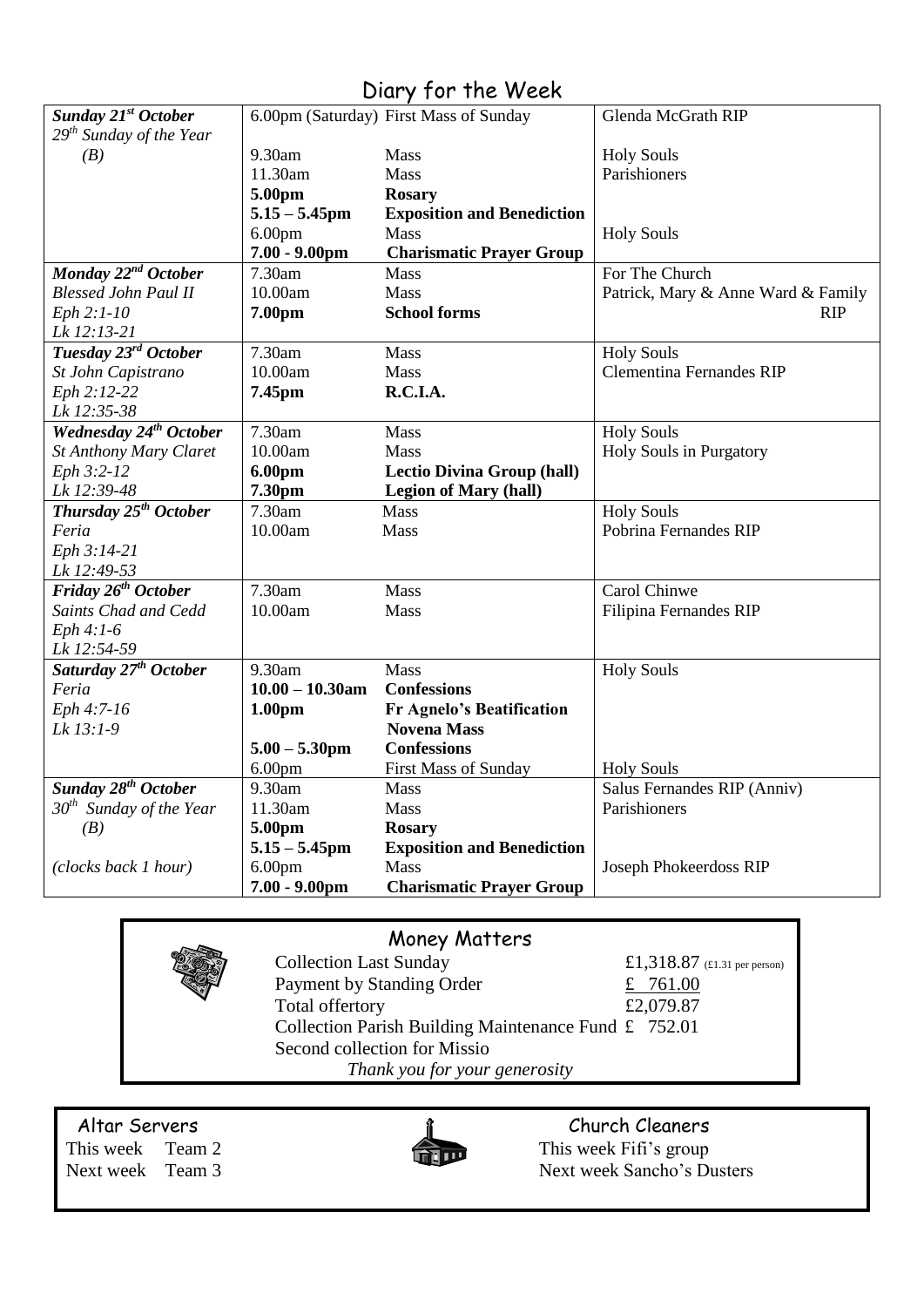### St. Andrew's Parish Notices

#### **GHANAIAN COMMUNITY MEETING**

The group are meeting today Sunday  $21<sup>st</sup>$  October after the 11.30am Mass in the hall.

#### **SECOND COLLECTION THIS WEEKEND**

Today is World Mission Sunday. World Mission Sunday is your chance to support missionaries and our Church in proclaiming the Gospel of hope to those who suffer around the world. By supporting Missio, the Pope's official charity for overseas mission, you will be sharing the love of Christ with all people by helping everyone in need, regardless of background or belief. Today, your prayers and donations will help build a future of hope both in Ethiopia and around the world. Please give what you can, and if possible, please use the Gift Aid envelopes if you are a tax payer. Thank you.

#### **NOVEMBER PRAYERS FOR THE DECEASED**

During the month of November we particularly pray for those who have died. A list of the deceased whose funerals took place here at St Andrew's will be displayed in the front of the Altar. Anyone who has a relative or friend who has died elsewhere in the last year should give in their names and date of death to the office or to one of the Priests and the name will be added to this list.

Holy Souls envelopes are available in the porch for you to place your lists of deceased. These envelopes will be brought up during each Mass in the month of November. On Saturday 24<sup>th</sup> November at 9.30am we will hold our annual Mass for those who have died in the last year. We will try to invite relatives of those whose funerals took place here in the last year and hope that any parishioner who has had a death in the family in the last year will also come. We hope you will be able to attend.

#### **FIRST HOLY COMMUNION**

There will be a meeting for parents of children aged 7-8 (school year 3) who want their child/children to make their First Holy Communion next year on Tuesday 6<sup>th</sup> November between 6.30 -7.30pm in the Church hall. Those whose child/children are in school year four and who missed making their First Holy Communion last year are also welcome to attend. We will be outlining the requirements for the programme and asking that you complete a form in order to register your child/children so we can order the books for when the sessions start in January.

#### **STEWARDSHIP TALKS: THURSDAYS AT 7.30PM IN THE HALL**

Please join us for St Andrew's An Encounter with the Lord through Spirituality talks. The talks explore some of the spiritualities of the Church and to encounter the Lord. The talks are on Thursday evenings in the hall starting at 7.30pm. *Our next talk is on 8th November when the talk is "The Spirituality of Francis De Salles, Imitation of Christ" with Dr Mark Nash.*

#### **SCHOOL REFERENCE FORMS FOR 2019**

If you plan to apply for a school place for a child in 2019 or anytime in the future, you will need to be involved in our new reference scheme which we are introducing at some point in October. This scheme has to be introduced due to the current stressful situation. The plan is once a month to make available at random a form which parents will need to complete and hand back at the Mass that they have just attended. These forms will be on different coloured paper which will change randomly as will the day that these forms are given out. That way come next September Fr Len will have a figure of people's Mass attendance which he can then put on the form. As a Pastoral team we cannot think of a fairer system than this, if you can think of another way please let Fr Len know. We plan to start this registration system in October.

#### **SCHOOL FORMS**

A number of parents are requesting another date in order to come in and see Fr Len to sign off their school forms. Fr Len will see parents for the last time on Monday  $22<sup>nd</sup>$  October at  $7.00 - 8.00$ pm.

#### **ANNUAL HARVEST FESTIVAL APPEAL: 27/28 OCTOBER**

Once again we are appealing and collecting for both Nightwatch in Croydon, who assist homeless people and also for Croydon Refugee Centre. You have always been very generous so please can we ask if you can give the following items which are needed: cans of soup, tinned fruit, canned milk, long grain rice, pasta, cooking oil, sugar, cornflakes, biscuits, tea, coffee, tinned meats/fish. Toiletries: shampoo, toothpaste, etc. Donations of money always welcome too. Please bring your gifts to Mass and leave them in front of the Altar. Thank you for your support.